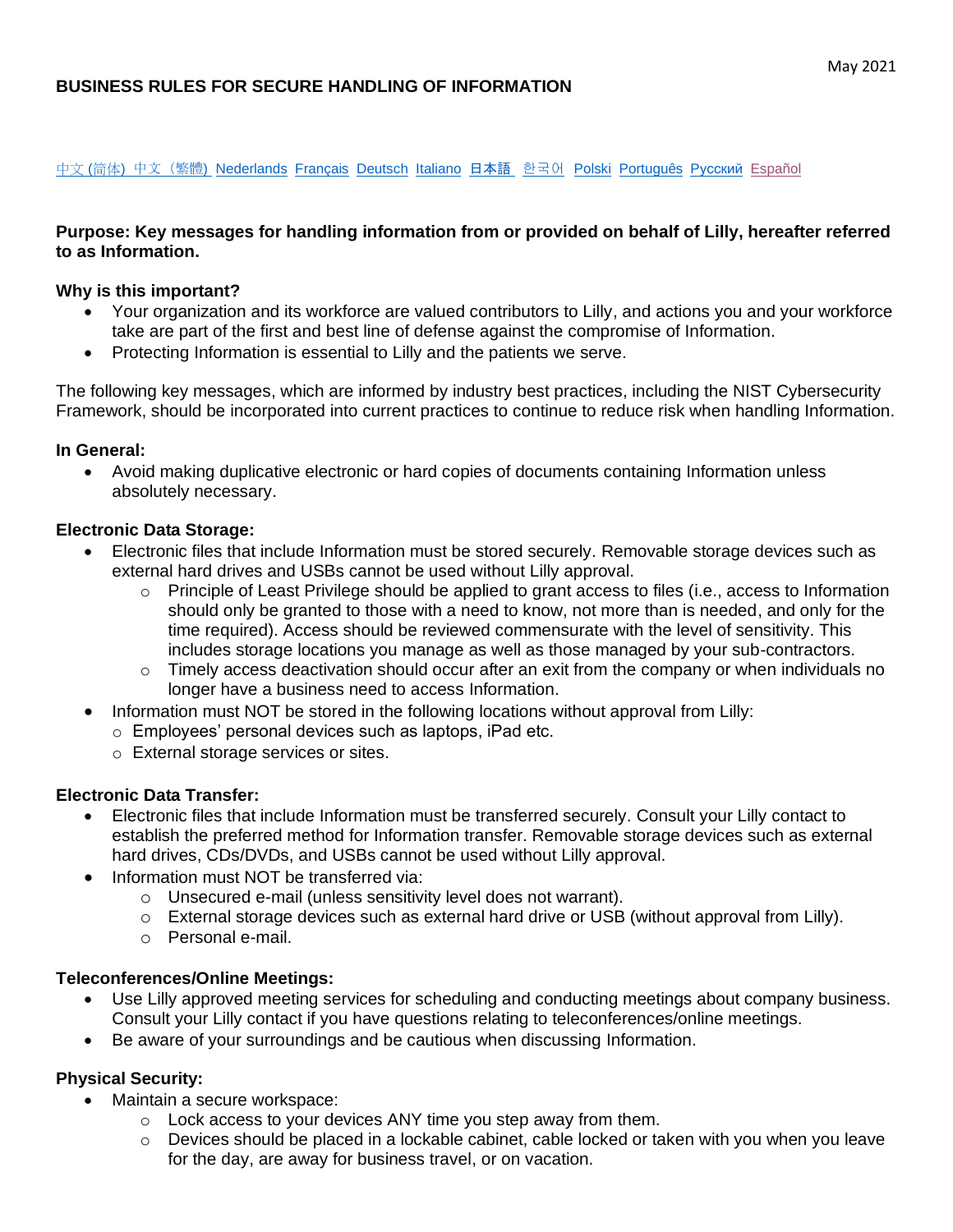- $\circ$  Lock your desk, cabinets and locker/office when you leave for the day, are away for business travel, or on vacation.
- o Do not leave hard copies on printers.
- o Confidentially discard Information (e.g., shred).

### **Instant Message and Text:**

• Utilize a Lilly-approved tool for instant messages and text messages for company business. Consult your Lilly contact if you have questions related to instant messaging or text messaging.

### **Information Security Incident Reporting:**

- Report incidents to your Lilly contact in a timely manner. Incidents include but are not limited to:
	- $\circ$  Email containing Information was accidentally sent to an unintended recipient.
	- o Lost or stolen laptop, hard drive or removable storage device that contains Information.
	- $\circ$  A sub-contractor with access to Information alerts your company to an incident.
	- $\circ$  Receive Ransomware, a type of malicious software designed to block access to device until a sum is paid. See example below. Immediately performing the following steps may help to reduce risk:
		- Unplug the network cable or disable the wireless adapter.
		- **Executed Hibernate. Payment for private key** Choose a convenient payment method and click «Next»: **Bitcoin (most cheap option)** bitcoin Bitcoin is a cryptocurrency where the creation and transfer of bitcoins is based on an<br>open-source cryptographic protocol that is independent of any central authority.<br>Bitcoins can be transferred through a computer or smar financial institution. You have to send 2 BTC to Bitcoin address and specify the Transaction ID on the next page, which will be verified and confirmed. 10/13/2013 <u>iome Page</u><br>Setting started with Bitcoin 1:21 PM **Time left** 71:33:17  $<<$  Back  $Next$

**Beware of Social Engineering** *(e.g., Phishing, Vishing, SMiShing)***!:**

- Social engineering is the use of deception to manipulate individuals into divulging confidential or personal information that may be used for fraudulent purposes. Scammers masquerade as a reputable source in an effort to steal identities or retrieve Information, such as passwords, bank details, and credit card numbers, etc.
	- o **Phishing** (email)
		- A phishing attempt is an unexpected message and characteristics include:
			- An alarming call to action (for example, your credit card payment is late).
			- A time element (for example, something is due within two days).
			- A consequence (for example, solve this problem, or something bad will happen to you).
			- Poor grammar or misspelled words.
			- AND always has something to "click" on, such as a link or attachment